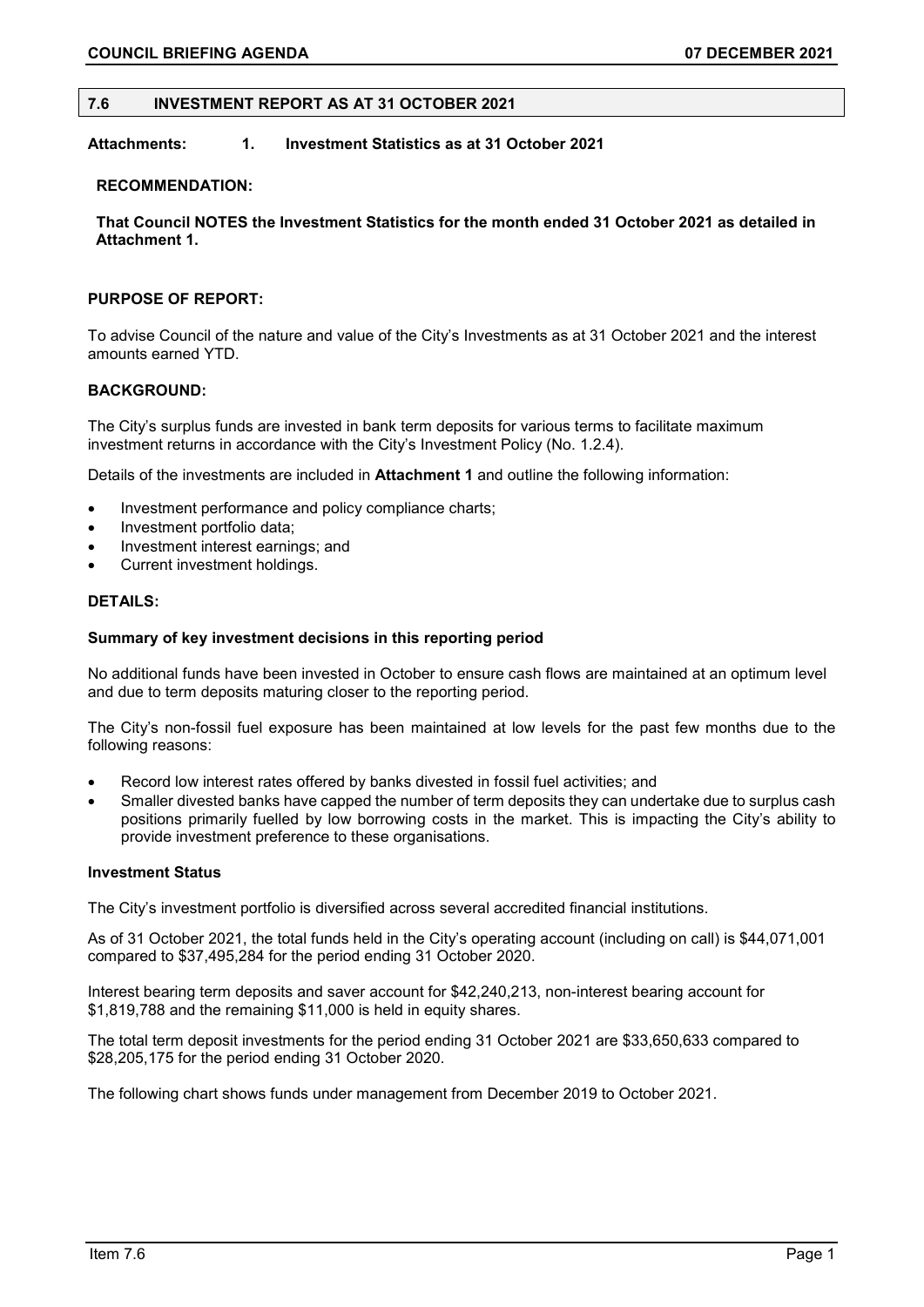

# **Interest Status**

| <b>Total Accrued Interest Earned on Investment</b> | <b>Budget</b>  | <b>Budget</b> | <b>Actual</b> | % of FY       |
|----------------------------------------------------|----------------|---------------|---------------|---------------|
|                                                    | <b>Adopted</b> | <b>YTD</b>    | YTD           | <b>Budget</b> |
| Municipal                                          | \$100,000      | \$14,146      | \$21,107      | 149.21%       |
| Reserve                                            | \$100,000      | \$28,161      | \$15,170      | 53.87%        |
| <b>Subtotal</b>                                    | \$200,000      | \$42,307      | \$36,277      | 85.75%        |
| Leederville Gardens Inc Surplus Trust*             | \$0            | \$0           | \$25,671      | $0.00\%$      |
| <b>Total</b>                                       | \$200,000      | \$42,307      | \$61,948      | 146.43%       |

*\*Interest estimates for Leederville Gardens Inc. Surplus Trust were not included in the 2021/22 Budget as actual interest earned is restricted.*

The City has a weighted average interest rate of 0.34% for current investments whereas the Reserve Bank 90 days accepted bill rate for October 2021 is 0.04%. The online Saver interest rate has been maintained at 0.20% and is subject for review by CommBank in November 2021.

# **Sustainable Investments**

The City's investment policy requires that in the first instance, the City considers rate of return of the fund. All things being equal, the City then prioritises funds with no current record of funding fossil fuels. The City can increase the number of non-fossil fuel lenders but will potentially result in a lower rate of return.

Administration utilises 'Market Forces' to ascertain the level of exposure banks have in fossil fuel activities and utilises a platform called 'Yield Hub' to determine daily interest rates published by banks.

The investment guidelines which is the supplementary document to the Council Investment Policy has been updated to increase the maximum exposure limits to divested institutions, this has now been increased to 90% as reflected in the below table. The majority of divested institutions lie within A-2 and A-1+ categories.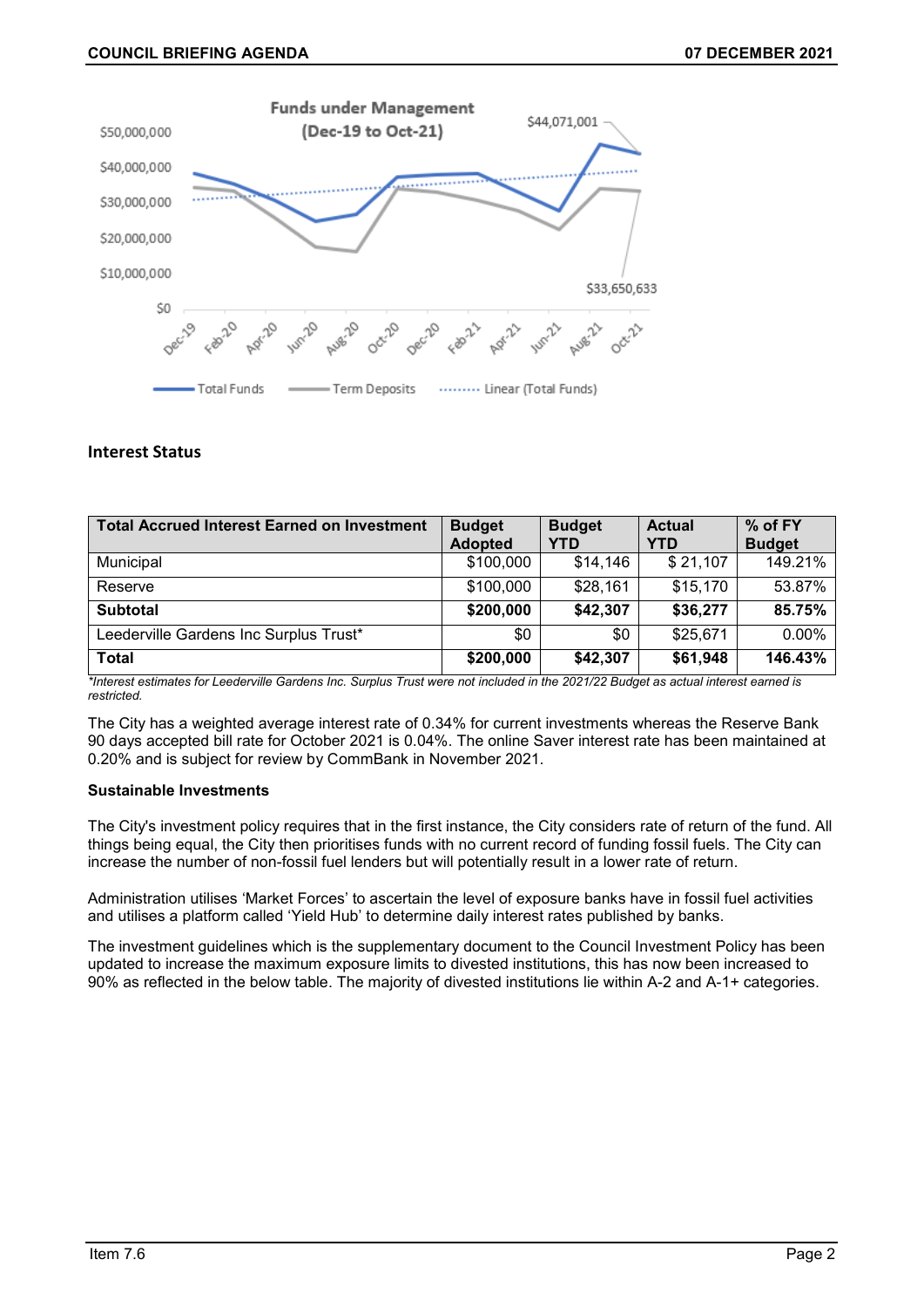| <b>Short Term</b><br><b>Rating (Standard</b><br>& Poor's) or<br><b>Equivalent</b> | <b>Direct Investments</b><br><b>Maximum %with any</b><br>one institution |                            | <b>Maximum % of Total Portfolio</b> |                         |  |
|-----------------------------------------------------------------------------------|--------------------------------------------------------------------------|----------------------------|-------------------------------------|-------------------------|--|
|                                                                                   | <b>Guideline</b>                                                         | <b>Current</b><br>position | <b>Guideline</b>                    | <b>Current position</b> |  |
| $A1+$                                                                             | 30%                                                                      | 23.6%                      | 90%                                 | 44.6%                   |  |
| $A-1$                                                                             | 25%                                                                      | 6.8%                       | 90%                                 | 6.8%                    |  |
| $A-2$                                                                             | 20%                                                                      | 11.3%                      | 90%                                 | 44.6%                   |  |

Administration will continuously explore options to ascertain if a balanced investment strategy can be developed where investments in divested banks can be increased with a minimal opportunity cost of loss in interest rate returns for instances when banks not divested in fossil fuel activities offer a higher rate of return.

## **Equity Shares**

The City of Vincent holds 11,000 shares in North Perth Community Bank purchased at \$1/share on 23 November 2001.

The performance of these shares, and the City's shareholding, will be reviewed as a component of our Investment Strategy, for consideration later this financial year.

## **RISK MANAGEMENT IMPLICATIONS**

Low: Administration has developed effective controls to ensure funds are invested in accordance with the City's Investment Policy. This report enhances transparency and accountability for the City's investments.

# **STRATEGIC IMPLICATIONS:**

This is in keeping with the City's *Strategic Community Plan 2018-2028*:

#### Innovative and Accountable

*Our resources and assets are planned and managed in an efficient and sustainable manner. Our community is aware of what we are doing and how we are meeting our goals. Our community is satisfied with the service we provide. We are open and accountable to an engaged community.*

## **SUSTAINABILITY IMPLICATIONS:**

This does not contribute to any specific sustainability outcomes of the *City's Sustainable Environment Strategy 2019-2024,* however focussing on non-fossil fuel investments contributes to a Sustainable Environment.

## **PUBLIC HEALTH IMPLICATIONS:**

This does not contribute to any public health outcomes of the City's Public Health Plan 2020-2025.

## **FINANCIAL/BUDGET IMPLICATIONS:**

The financial implications of this report are as noted in the details section of the report. Administration is satisfied that appropriate and responsible measures are in place to protect the City's financial assets.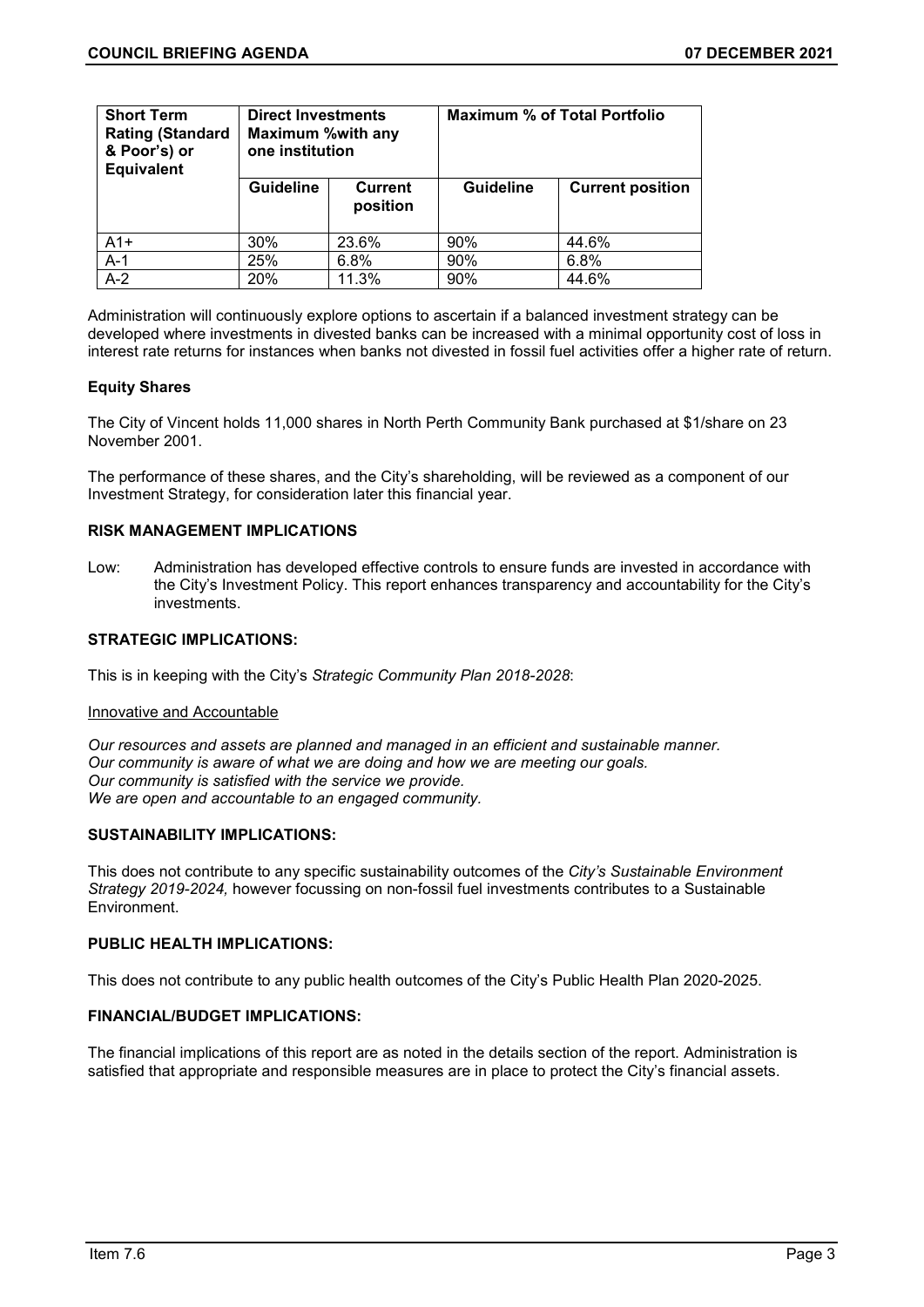#### **CITY OF VINCENT INVESTMENT PORTFOLIO** AS AT 31 OCTOBER 2021

|                                      | <b>Municipal</b>        | Reserve                 | Leederville<br>Gardens Inc<br><b>Surplus Trust</b> | Total                   | Total          |
|--------------------------------------|-------------------------|-------------------------|----------------------------------------------------|-------------------------|----------------|
|                                      | \$                      | \$                      | \$                                                 | \$                      | %              |
| BY INVESTMENT HOLDINGS               |                         |                         |                                                    |                         |                |
| Municipal Account                    | 1,819,788               | 0                       | 0                                                  | 1,819,788               | 4.1%           |
| Online Saver                         | 8,589,581               | $\mathbf 0$             | 0                                                  | 8,589,581               | 19.5%          |
| <b>Term Deposits</b>                 | 19,446,244              | 10,496,592              | 3,707,797                                          | 33,650,633              | 76.4%          |
| <b>Equity Shares</b>                 | 11,000                  | 0                       | 0                                                  | 11,000                  | 0.0%           |
|                                      | 29,866,612              | 10,496,592              | 3,707,797                                          | 44,071,001              | 100.0%         |
| <b>BY INSTITUTION</b>                |                         |                         |                                                    |                         |                |
|                                      |                         |                         |                                                    |                         |                |
| Bank of Queensland                   | 10,676,244              | 1,000,000               | 899,629                                            | 12,575,873              | 28.5%          |
| Commonwealth Bank of Australia       | 10,409,368              | $\mathbf{0}$            | $\mathbf{0}$                                       | 10,409,368              | 23.6%          |
| Members Equity Bank                  | 0                       | 1,805,262               | 852.499                                            | 2.657.761               | 6.0%           |
| National Australia Bank              | 3,800,000               | 3,500,000               | 1,955,669                                          | 9,255,669               | 21.0%          |
| North Perth Community Bank           | 11,000                  | $\mathbf{0}$            | $\bf{0}$                                           | 11,000                  | 0.0%           |
| <b>AMP Bank</b>                      | 2,970,000               | 2,000,000               | $\theta$                                           | 4,970,000               | 11.3%          |
| Macquarie Bank                       | 2,000,000               | 1,000,000               | $\bf{0}$                                           | 3,000,000               | 6.8%           |
| Defense Bank                         | 0<br>29,866,612         | 1,191,330<br>10,496,592 | $\bf{0}$<br>3,707,797                              | 1,191,330<br>44,071,001 | 2.7%<br>100.0% |
|                                      |                         |                         |                                                    |                         |                |
| BY CREDIT RATINGS (SHORT-TERM ISSUE) |                         |                         |                                                    |                         |                |
| $A-1+$                               | 14,209,368              | 3.500.000               | 1.955.669                                          | 19,665.037              | 44.6%          |
| A-1<br>$A-2$                         | 2,000,000<br>13,657,244 | 1,000,000<br>5,996,592  | 0<br>1,752,128                                     | 3,000,000<br>21,405,964 | 6.8%<br>48.6%  |
|                                      | 29,866,612              | 10,496,592              | 3,707,797                                          | 44,071,001              | 100.0%         |
|                                      |                         |                         |                                                    |                         |                |
| <b>BY TERMS</b>                      |                         |                         |                                                    |                         |                |
| $0-30$ days                          | 10,409,368              | 0                       | 0                                                  | 10,409,368              | 23.6%          |
| 31-90 days                           | 0                       | 3,500,000               | 0                                                  | 3,500,000               | 7.9%           |
| 91-180 days                          | 1,000,000               | 0                       | 0                                                  | 1,000,000               | 2.3%           |
| 181-270 days                         | 11,623,756              | 5.996.592               | 852.499                                            | 18,472,847              | 41.9%          |
| 271-365 days<br>> 1 year             | 4,876,244<br>1,957,244  | 1,000,000<br>0          | 2,855,298<br>0                                     | 8,731,542<br>1,957,244  | 19.9%<br>4.4%  |
|                                      | 29,866,612              | 10,496,592              | 3,707,797                                          | 44,071,001              | 100.0%         |
|                                      |                         |                         |                                                    |                         |                |
| <b>BY MATURITY</b>                   |                         |                         |                                                    |                         |                |
| $0-30$ days                          | 11,409,368              | 4.500,000               | $\mathbf 0$                                        | 15,909,368              | 36.1%          |
| 31-90 days                           | 11,000                  | 3,996,592               | 1,752,128                                          | 5,759,720               | 13.1%          |
| 91-180 days                          | 989,000                 | $\bf{0}$                | $\bf{0}$                                           | 989,000                 | 2.2%           |
| 181-270 days                         | 4,876,244               | $\boldsymbol{0}$        | 1,955,669                                          | 6,831,913               | 15.5%          |
| 271-365 days                         | 12,570,000              | $\bf{0}$                | $\mathbf{0}$                                       | 12,570,000              | 28.5%          |
| > 1 Year                             | 11,000<br>29,866,612    | 2,000,000<br>10,496,592 | $\mathbf{0}$<br>3,707,797                          | 2,011,000<br>44,071,001 | 4.6%<br>100.0% |
|                                      |                         |                         |                                                    |                         |                |

|                                                                    | 29.866.612 | 10.496.592 | 3.707.797 | 44,071,001 | 100.0% |
|--------------------------------------------------------------------|------------|------------|-----------|------------|--------|
| Non Fossil Fuel Lending                                            | 11.000     | 2.996.592  | 852.499   | 3.860.091  | 8.8%   |
| Fossil Fuel Lending                                                | 29.855.612 | 7.500.000  | 2.855.298 | 40.210.910 | 91.2%  |
| BY FOSSIL FUEL EXPOSURE (as determined by www.marketforces.org.au) |            |            |           |            |        |

 $\mathbf{1}$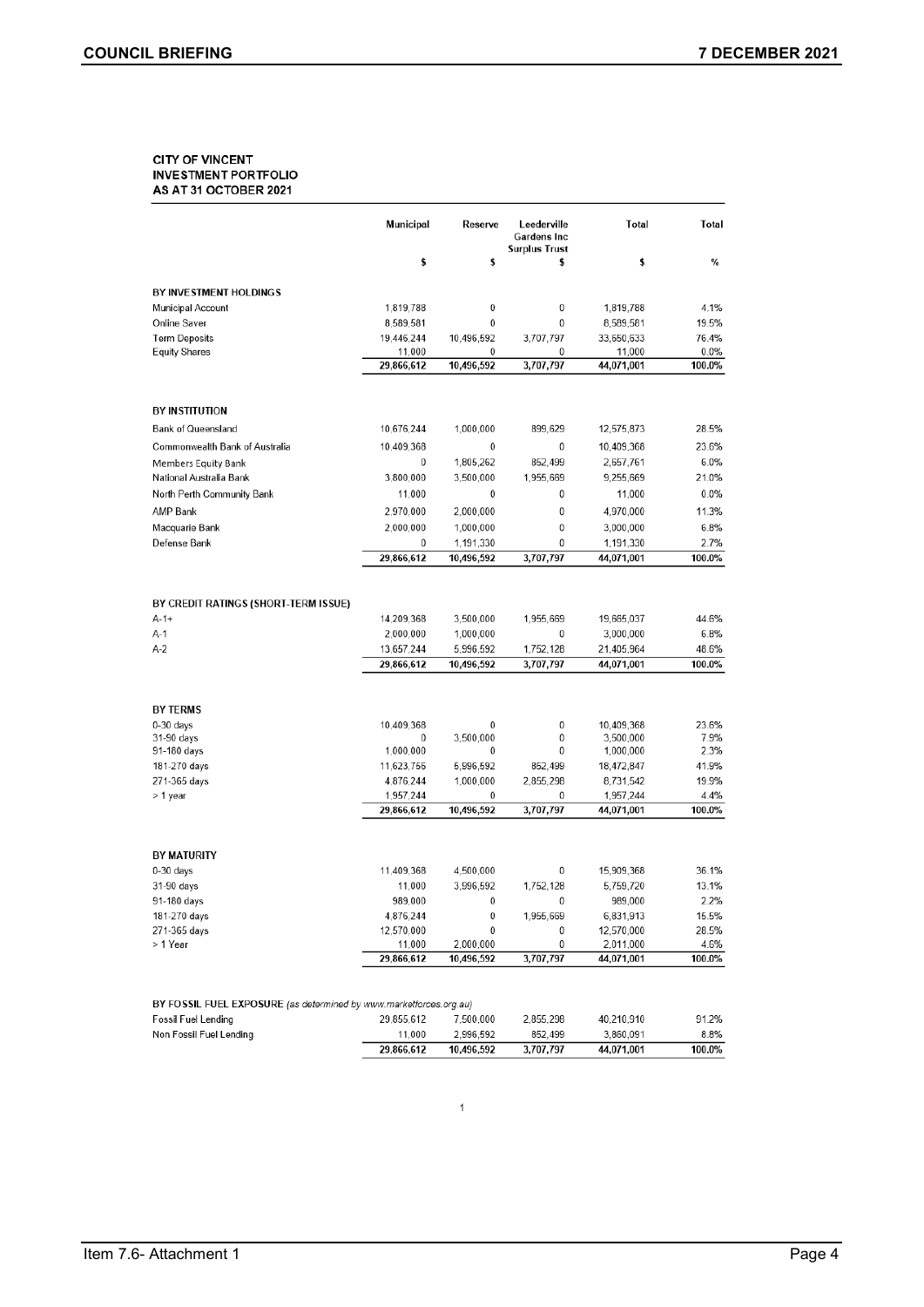# CITY OF VINCENT<br>CURRENT INVESTMENT HOLDING<br>AS AT 31 OCTOBER 2021

| Funds                                     | Institution                    | Investment<br>Date | <b>Maturity</b><br>Date | Term | Interest<br>Rate | Principal<br>5 |
|-------------------------------------------|--------------------------------|--------------------|-------------------------|------|------------------|----------------|
| <b>OPERATING ACCOUNTS</b>                 |                                |                    |                         |      |                  |                |
| Municipal                                 | Commonwealth Bank of Australia |                    |                         |      | 0.00%            | 1,819,788      |
| Municipal                                 | Commonwealth Bank of Australia |                    | Ongoing                 |      | 0.20%            | 8,589,581      |
| <b>Total Operating Funds</b>              |                                |                    |                         |      |                  | 10,409,368     |
| <b>EQUITY SHARES</b>                      | North Perth Community Bank     | 23/11/2001         |                         |      |                  | 11,000         |
| <b>Total Equity Shares</b>                |                                |                    |                         |      |                  | 11,000         |
| <b>TERM DEPOSITS</b>                      |                                |                    |                         |      |                  |                |
| Reserve                                   | Macquarie Bank                 | 01/02/2021         | 01/11/2021              | 273  | 0.55%            | 1,000,000      |
| Leederville Gardens Inc Surplus Trust     | <b>Bank of Queensland</b>      | 18/03/2021         | 20/12/2021              | 277  | 0.40%            | 899,629        |
| Reserve                                   | Defense Bank                   | 18/03/2021         | 13/12/2021              | 270  | 0.37%            | 1.191.330      |
| Reserve                                   | <b>Members Equity Bank</b>     | 18/06/2021         | 14/01/2022              | 210  | 0.45%            | 1,805,262      |
| Leederville Gardens Inc Surplus Trust     | Members Equity Bank            | 30/06/2021         | 28/01/2022              | 212  | 0.45%            | 852.499        |
| Reserve                                   | <b>Bank of Queensland</b>      | 18/06/2021         | 14/01/2022              | 210  | 0.45%            | 1,000,000      |
| Municipal                                 | AMP Bank                       | 20/08/2021         | 20/08/2022              | 365  | 0.75%            | 1,946,244.00   |
| Reserve                                   | AMP Bank                       | 20/08/2021         | 18/08/2022              | 363  | 0.75%            | 2.000.000.00   |
| Reserve                                   | Bank of Queensland             | 20/08/2021         | 17/11/2021              | 89   | 0.25%            | 3,500,000.00   |
| Municipal                                 | Macquarie Bank                 | 20/08/2021         | 18/02/2022              | 182  | 0.40%            | 1,000,000.00   |
| Municipal                                 | Macquarie Bank                 | 30/08/2021         | 30/11/2021              | 92   | 0.40%            | 1,000,000.00   |
| Municipal                                 | AMP Bank                       | 30/08/2021         | 01/03/2022              | 183  | 0.35%            | 1.023.756.00   |
| Municipal                                 | <b>Bank of Queensland</b>      | 30/08/2021         | 29/03/2022              | 211  | 0.33%            | 3,500,000.00   |
| Municipal                                 | Bank of Queensland             | 30/08/2021         | 02/06/2022              | 276  | 0.35%            | 4,876,244.00   |
| Municipal                                 | Bank of Queensland             | 17/09/2021         | 18/03/2022              | 182  | 0.33%            | 2,300,000.00   |
| Municipal                                 | National Australia Bank        | 17/09/2021         | 18/03/2022              | 182  | 0.28%            | 3,800,000.00   |
| Leederville Gardens Inc Surplus Trust     | National Australia Bank        | 17/09/2021         | 18/06/2022              | 274  | 0.32%            | 1,955,669.00   |
| <b>Total Term Deposits</b>                |                                |                    |                         |      |                  | 33,650,633     |
| <b>Total Investment Including At Call</b> |                                |                    |                         |      |                  | 44,071,001     |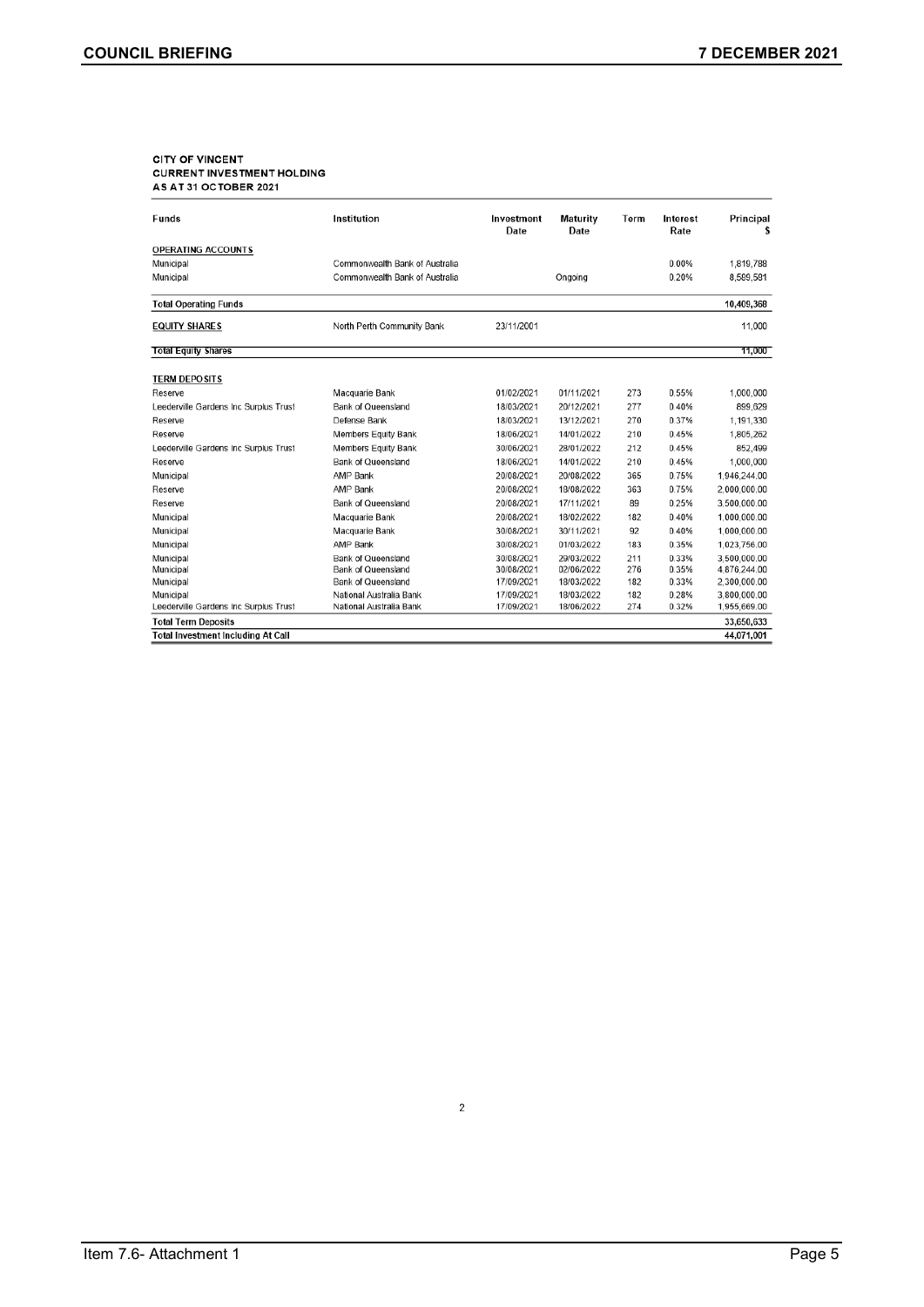#### **CITY OF VINCENT INVESTMENT PERFORMANCE** AS AT 31 OCTOBER 2021



#### **INTEREST EARNINGS**





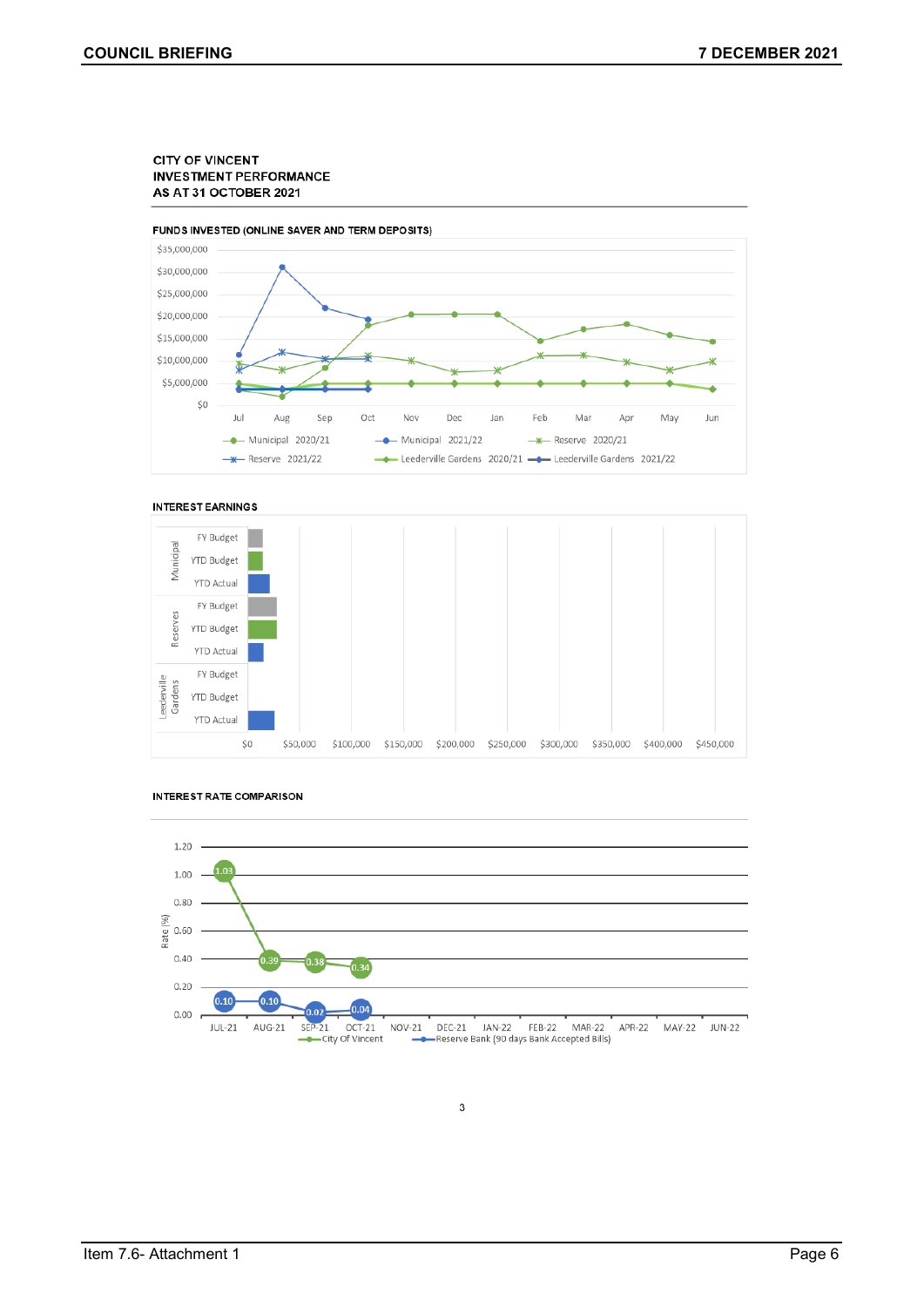#### **CITY OF VINCENT INVESTMENT POLICY COMPLIANCE** AS AT 31 OCTOBER 2021

#### TOTAL PORTFOLIO EXPOSURE









 $\overline{4}$ 

\* Selection of non fossil fuel investments is based on information provided by www.marketforces.org.au.